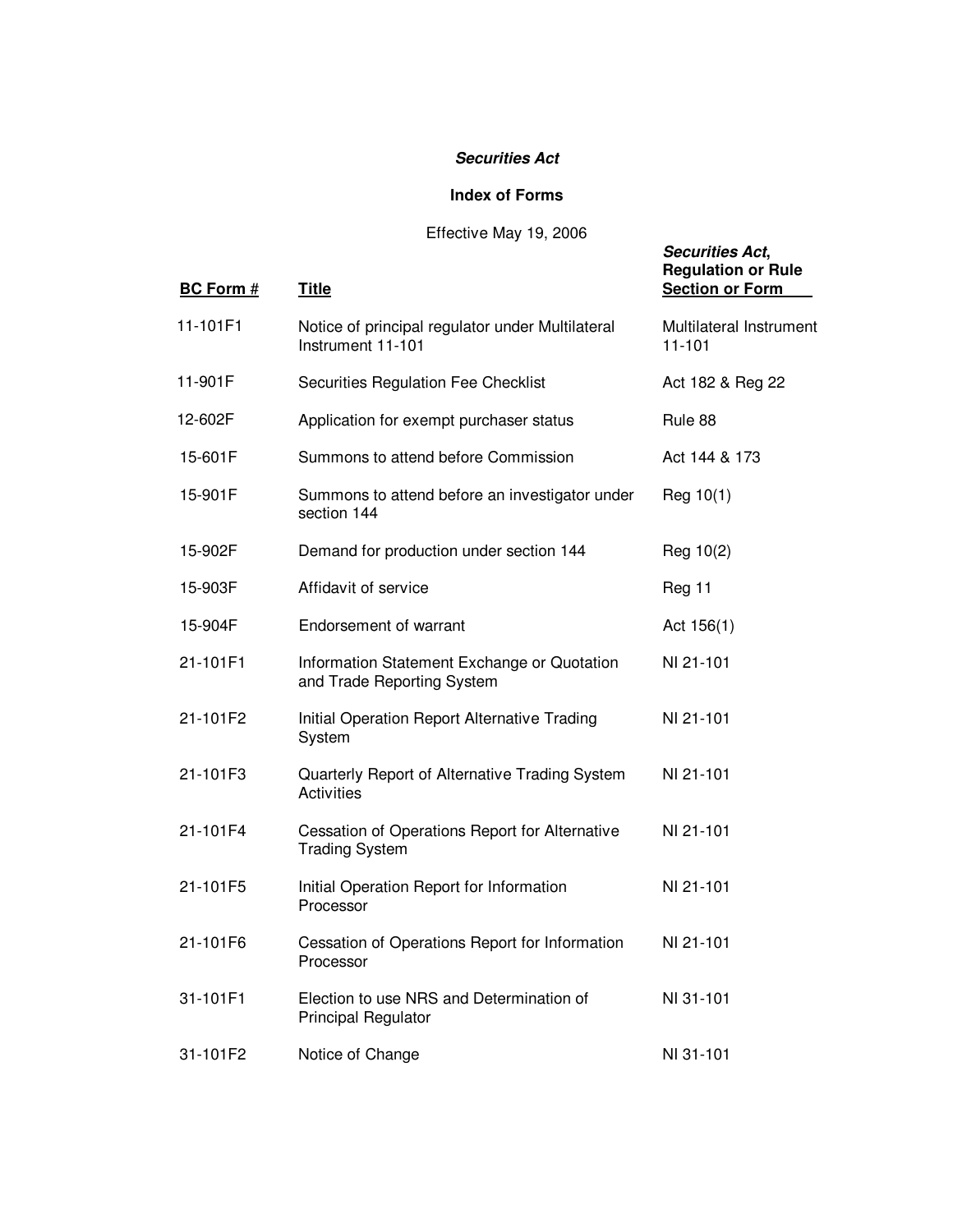| <b>BC Form #</b> | <b>Title</b>                                                                                                            | <b>Securities Act,</b><br><b>Regulation or Rule</b><br><b>Section or Form</b> |
|------------------|-------------------------------------------------------------------------------------------------------------------------|-------------------------------------------------------------------------------|
| 31-901F          | Application for registration as dealer, adviser or<br>underwriter                                                       | MI 33-109                                                                     |
| 32-901F          | Information statement required for exempt<br>trades by not for profit issuers                                           | Act 46(g) and National<br>Instrument 45-106,<br>section 2.38                  |
| 33-109F1         | Notice of Termination                                                                                                   | MI 33-109                                                                     |
| 33-109F2         | Change or Surrender of Individual Categories                                                                            | MI 33-109                                                                     |
| 33-109F3         | Business Locations other than Head Office                                                                               | MI 33-109                                                                     |
| 33-109F4         | Registration Information for an Individual                                                                              | MI 33-109                                                                     |
| 33-109F5         | Change of Registration Information                                                                                      | MI 33-109                                                                     |
| 33-902F          | Joint regulatory financial questionnaire and<br>report                                                                  | Rule 1 & 70(1)                                                                |
| 33-903F          | Report of risk adjusted capital                                                                                         | Rule 70(2)                                                                    |
| 33-904F          | Subordination agreement                                                                                                 | Rule 25                                                                       |
| 33-905F          | Report of working capital                                                                                               | Rule 19(3), 19(5), 20(1),<br>$20(2)$ , 41(1)(c) & 70(3)                       |
| 33-906F          | Statement of financial condition (audited)                                                                              | Rule $50(1)(g)(i)$ & $70(4)$                                                  |
| 33-907F          | Conflict of interest rules statement                                                                                    | Rule 77(1)                                                                    |
| 33-908F          | Statement and undertaking                                                                                               | Rule 77(4)                                                                    |
| 34-901F          | Summons for an examination under section<br>38(c)                                                                       | Rule 18                                                                       |
| 35-101F1         | Form of submission to jurisdiction and<br>appointment of agent for service of process by<br>broker-dealer               | NI 35-101                                                                     |
| 35-101F2         | Form of submission to jurisdiction and<br>appointment of agent for service of process by<br>agents of the broker-dealer | NI 35-101                                                                     |
| 35-901F          | Additional information from out-of-province<br>registrants                                                              | Act $42(1)$ & $(2)$                                                           |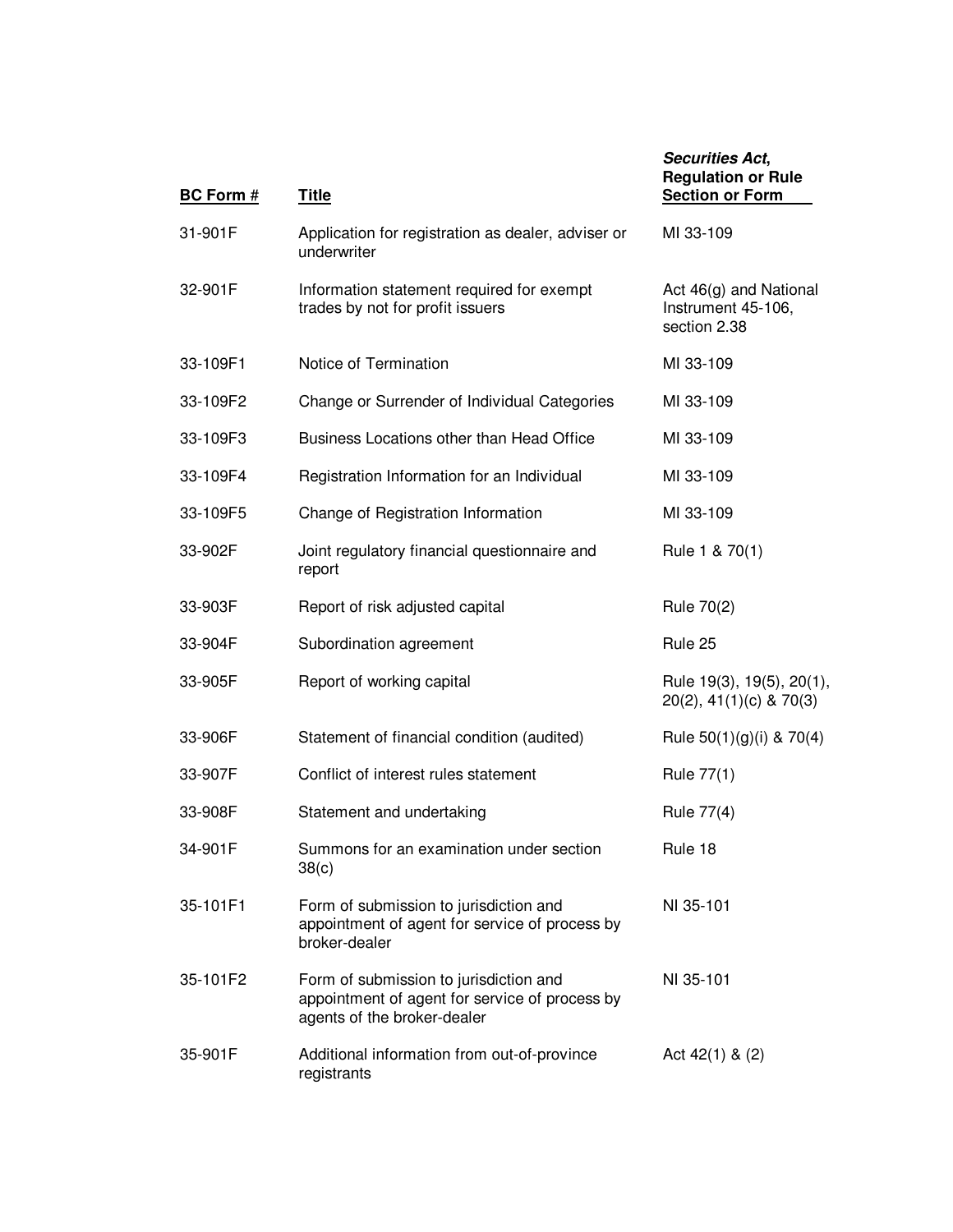# **BC Form** # **Title Section or Form** 41-601F Information required in a prospectus Act 61(2) 43-101F1 Technical report Rule 109 44-101F1 Short form prospectus distributions Act 61(2) 45-101F Information required in a rights offering circular NI 45-101, section 3.1(1)-1 45-102F1 Notice of Intention to Distribute Securities under Section 2.8 of MI 45-102 *Resale of Securities* Multilateral Instrument 45-102, section 2.8 45-106F1 Report of exempt distribution Act 76, Rule 139 and National Instrument 45- 106, section 6.1 45-106F2 Offering memorandum for non-qualifying issuers National Instrument 45- 106, section 2.9 45-106F3 Offering memorandum for qualifying issuers National Instrument 45- 106, section 2.9 45-106F4 Risk acknowledgement National Instrument 45- 106, section 2.9 45-505F1 Notice of intention to rely on BC Instrument 45- 505 BC Instrument 45-505, section 3(a) 45-505F2 Report of exempt distribution in respect of eligible pooled funds BC Instrument 45-505, section 3(b) 45-901F Offering memorandum for syndicated mortgages National Instrument 45- 106, section 2.9 45-906F Offering memorandum - real estate securities National Instrument 45- 106, section 2.9

*Securities Act***, Regulation or Rule**

46-201F1 Escrow agreement Rule 120(2)(g) & NP 46- 201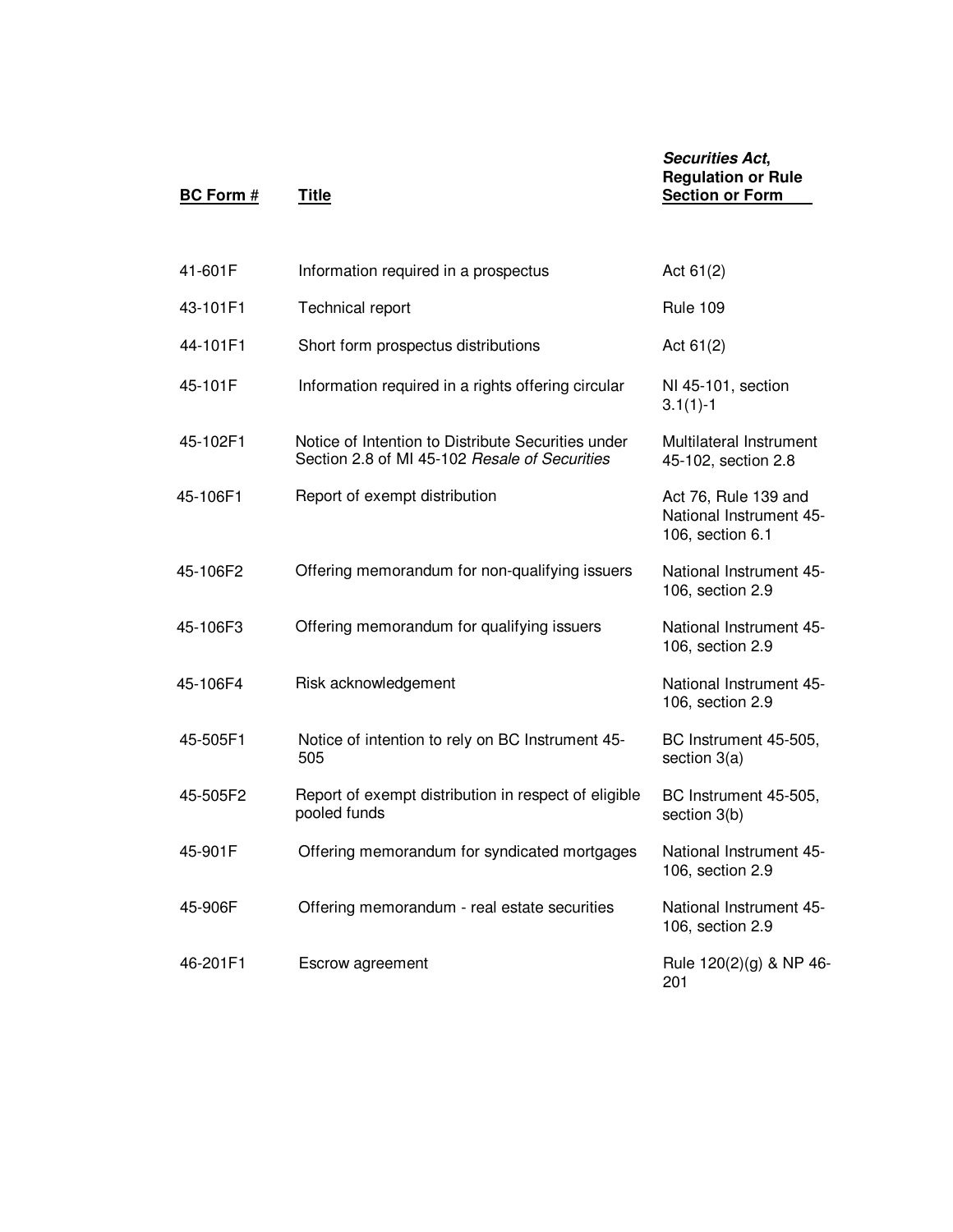*Securities Act***, Regulation or Rule Section or Form**  $\mathbf{r}$ 

| 51-101F1  | Statement of Reserves Data and other Oil and<br>Gas Information                   | National Instrument 51-<br>101, item 1 of section<br>2.1 |
|-----------|-----------------------------------------------------------------------------------|----------------------------------------------------------|
| 51-101F2  | Report on Reserves Data by Independent<br>Qualified Reserves Evaluator or Auditor | National Instrument 51-<br>101, item 2 of section<br>2.1 |
| 51-101F3  | Report of management and directors on oil and<br>gas disclosure                   | National Instrument 51-<br>101                           |
| 51-102F1  | Management's Discussion & Analysis                                                | National Instrument 51-<br>102                           |
| 51-102F2  | Annual Information Form                                                           | National Instrument 51-<br>102                           |
| 51-102F3  | Material Change Report                                                            | National Instrument 51-<br>102                           |
| 51-102F4  | <b>Business Acquisition Report</b>                                                | National Instrument 51-<br>102                           |
| 51-102F5  | <b>Information Circular</b>                                                       | National Instrument 51-<br>102                           |
| 51-102F6  | Statement of Executive Compensation                                               | National Instrument 51-<br>102                           |
| 51-901F   | Quarterly and year end report                                                     | Rule 145 & 152                                           |
| 51-904F   | Statement of executive compensation                                               | BC Forms 41-601F, 51-<br>903F, 54-901F, & 81-<br>902F    |
| 52-109F1  | Certification of Annual Filings                                                   | Multilateral Instrument<br>52-109                        |
| 52-109F2  | Certification of Interim Filings                                                  | Multilateral Instrument<br>52-109                        |
| 52-109FT1 | Certification of Annual Filings during Transitional<br>Period                     | Multilateral Instrument<br>52-109                        |
| 52-109FT2 | Certification of Interim Filings during Transitional<br>Period                    | Multilateral Instrument<br>52-109                        |

**BC Form** # **Title**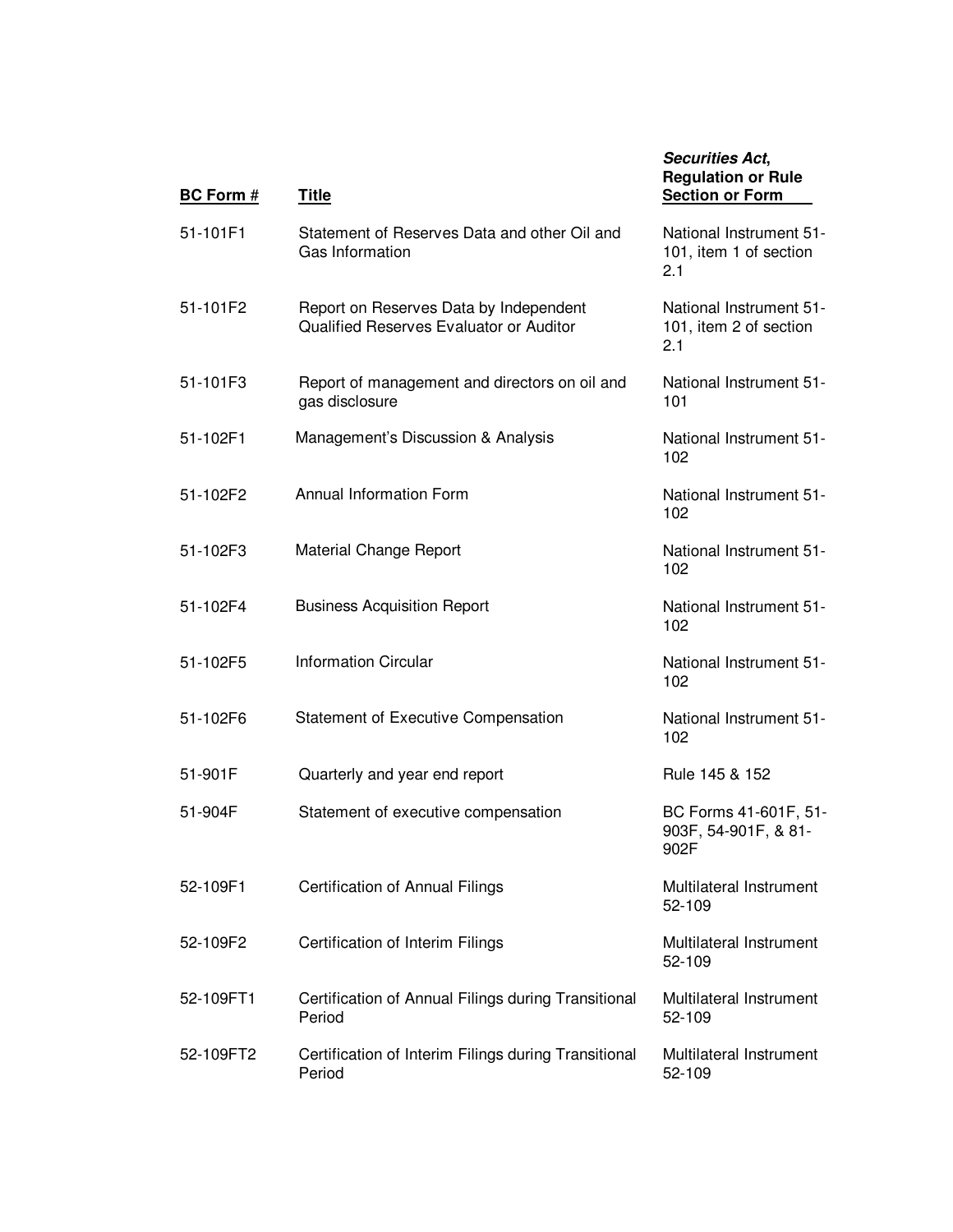| <b>BC Form #</b> | <b>Title</b>                                                               | <b>Securities Act,</b><br><b>Regulation or Rule</b><br><b>Section or Form</b> |
|------------------|----------------------------------------------------------------------------|-------------------------------------------------------------------------------|
| 53-901F          | Material change report under section 85(1) of the<br><b>Securities Act</b> | Act 85(1) & Rule 151                                                          |
| 54-101F1         | Explanation to clients and client response form                            | NI 54-101                                                                     |
| 54-101F2         | Request for beneficial ownership information                               | NI 54-101                                                                     |
| 54-101F3         | Omnibus proxy (depositories)                                               | NI 54-101                                                                     |
| 54-101F4         | Omnibus proxy (proximate intermediaries)                                   | NI 54-101                                                                     |
| 54-101F5         | Electronic format for NOBO list                                            | NI 54-101                                                                     |
| 54-101F6         | Request for voting instructions made by<br>reporting issuer                | NI 54-101                                                                     |
| 54-101F7         | Request for voting instructions made by<br>reporting issuer                | NI 54-101                                                                     |
| 54-101F8         | Legal proxy                                                                | NI 54-101                                                                     |
| 54-101F9         | Undertaking                                                                | NI 54-101                                                                     |
| 54-901F          | Information circular                                                       | Act 45(2)(9)(iv),<br>74(2)(8)(iv), & 117(2)(a)<br>& (b)                       |
| 55-102F1         | Insider Profile                                                            | NI 55-102                                                                     |
| 55-102F2         | Insider Report                                                             | NI 55-102                                                                     |
| 55-102F3         | <b>Issuer Profile Supplement</b>                                           | NI 55-102                                                                     |
| 55-102F4         | <b>Issuer Event Report</b>                                                 | NI 55-102                                                                     |
| 55-102F5         | SEDI User Registration Form                                                | NI 55-102                                                                     |
| 55-102F6         | Insider Report                                                             | NI 55-102                                                                     |
| 62-901F          | Notice of intention to make an issuer bid                                  | Act 99(f)                                                                     |
| 62-902F          | Take over bid circular                                                     | Act 108(7)                                                                    |
| 62-903F          | Issuer bid circular                                                        | Act 108(7)                                                                    |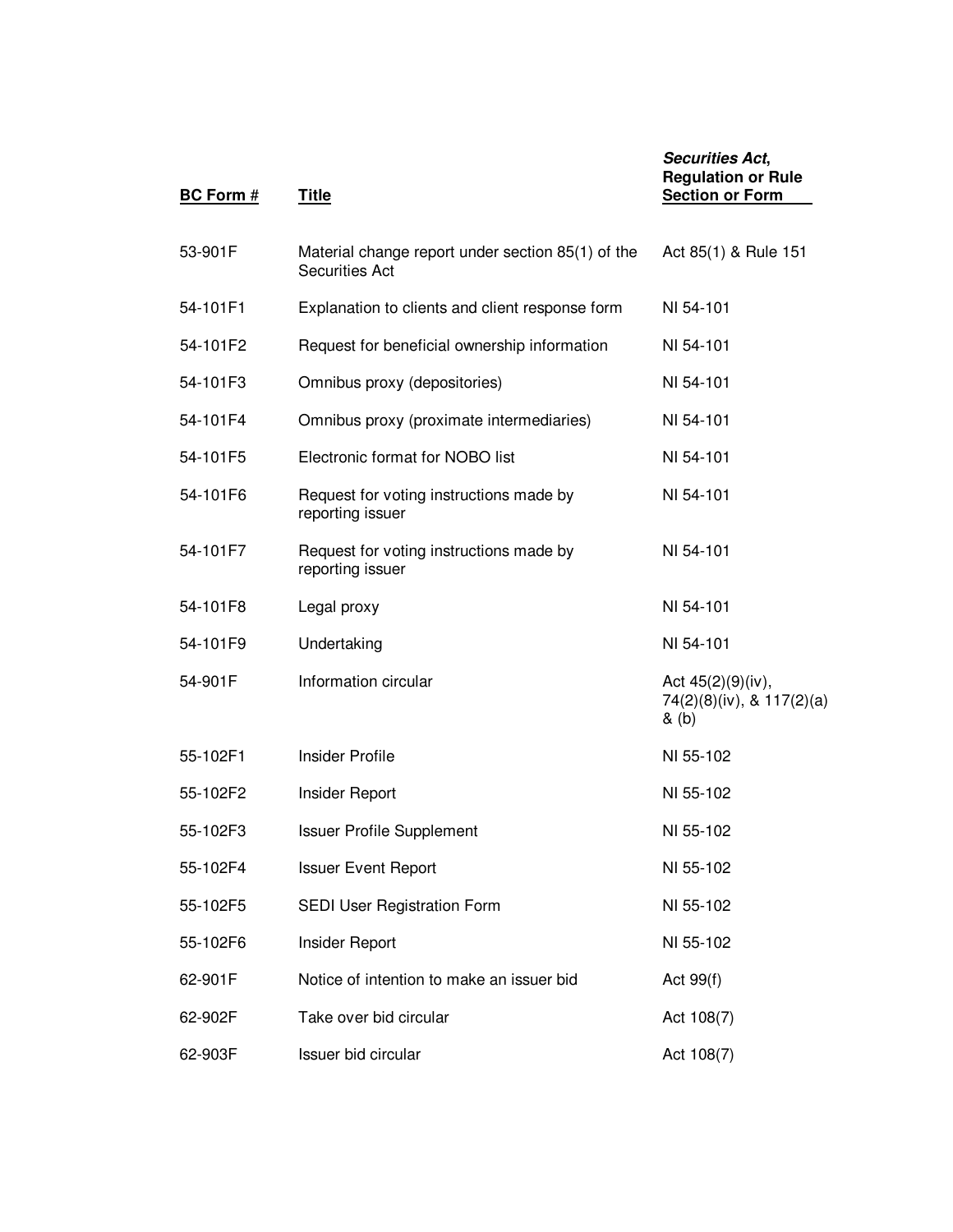| <b>BC Form #</b> | <b>Title</b>                                                                           | <b>Securities Act,</b><br><b>Regulation or Rule</b><br><b>Section or Form</b> |
|------------------|----------------------------------------------------------------------------------------|-------------------------------------------------------------------------------|
| 62-904F          | Directors' circular                                                                    | Act 109(8)                                                                    |
| 62-905F          | Director's or officer's circular                                                       | Act 109(8)                                                                    |
| 71-101F1         | Forms of submission to jurisdiction and<br>appointment of agent for service of process | NI 71-101                                                                     |
| 81-101F1         | Contents of simplified prospectus                                                      | Act $61(2)$                                                                   |
| 81-101F2         | Content of Annual Information Form                                                     | Act $61(2)$                                                                   |
| 81-106F1         | Contents of Annual and Interim Management<br>Report of Fund Performance                | NI 81-106                                                                     |
| 81-901F          | Information required to be included in the<br>financial statements of a mutual fund    | Rule 113, 144(2), &<br>145(2)(c)                                              |
| 81-902F          | Information required in prospectus of a mutual<br>fund                                 | Act $61(2)^1$                                                                 |
| 81-903F          | Report required under section 126 of the Act                                           | Act 126                                                                       |
| 91-901F          | Put option contract                                                                    | Act $75(b)(iii)$                                                              |
| 91-902F          | Call option contract                                                                   | Act 75(b)(iii)                                                                |
| 91-903F          | Risk disclosure statement (exchange contracts)                                         | Rule 35                                                                       |

<sup>1</sup> The Executive Director specifies Form 81-902F only for mutual funds to which NI 81-101 does not apply (see NIN#2000/1).